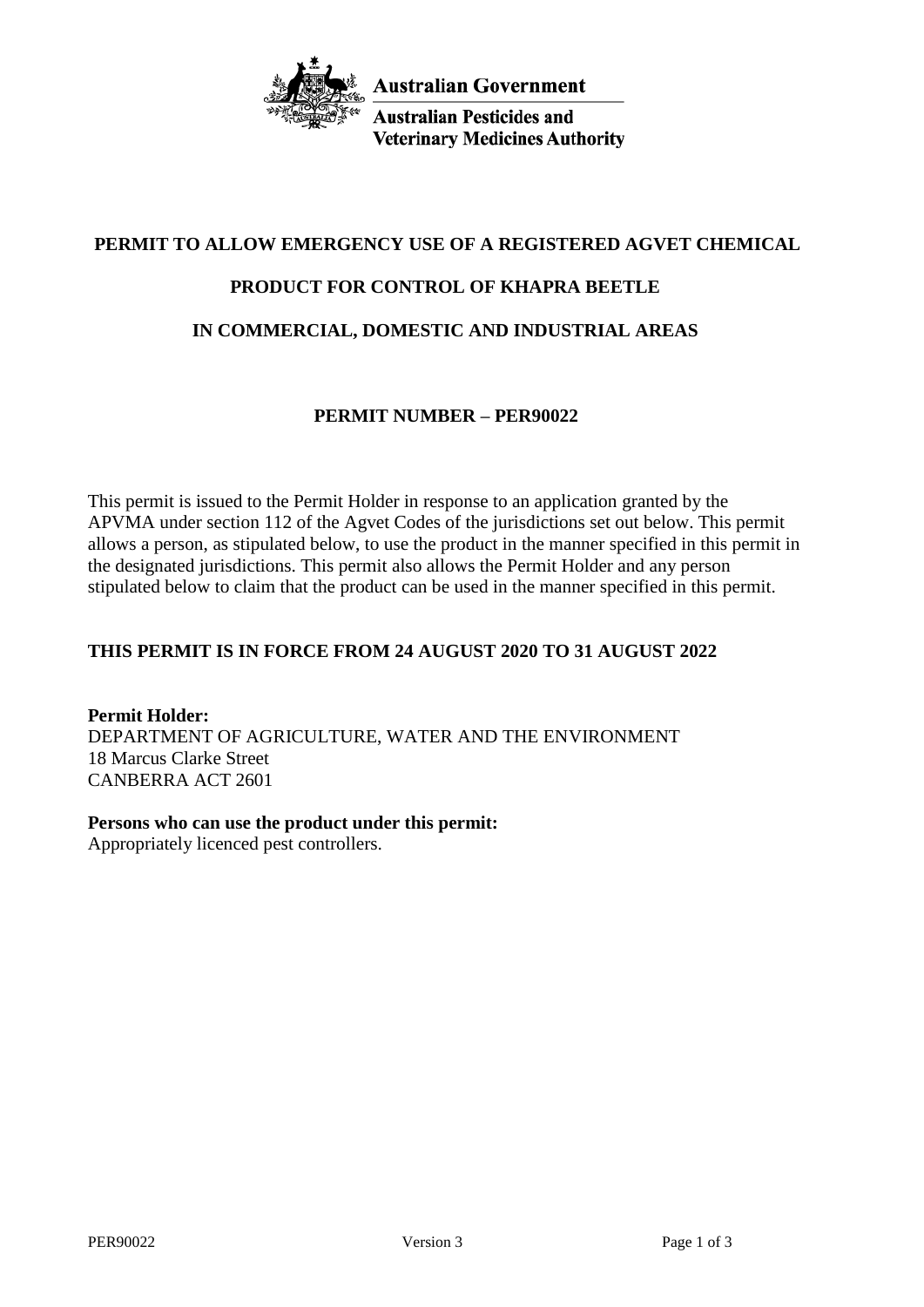## **CONDITIONS OF USE**

## **Products to be used:**

SUMILARV INSECT GROWTH REGULATOR (APVMA No. 45923) Containing: 20 g/L PYRIPROXYFEN as the only active constituent.

TEKKO PRO INSECT GROWTH REGULATOR (APVMA No. 87581) Containing: 12 g/L PYRIPROXYFEN and 12 g/L NOVALURON as the only active constituents.

### **RESTRAINTS**

Follow all restraints on the product label.

#### **Directions for Use:**

| <b>Situation</b>                                                                                                                                                | <b>Pest</b>                                                       | Rate                                                                                                                                                                                                                          |
|-----------------------------------------------------------------------------------------------------------------------------------------------------------------|-------------------------------------------------------------------|-------------------------------------------------------------------------------------------------------------------------------------------------------------------------------------------------------------------------------|
| Commercial, Domestic and<br>Industrial buildings,<br>including warehouses,<br>houses, public buildings and<br>external areas associated<br>with such buildings. | Khapra beetle<br>(eggs and larvae only)<br>(Trogoderma granarium) | <b>SUMILARV INSECT</b><br><b>GROWTH REGULATOR</b><br>50 mL product / 5L water,<br>applied at $5L / 100m^2$<br><b>TEKKO PRO INSECT</b><br><b>GROWTH REGULATOR</b><br>6 mL product / $10m^2$<br>or<br>8-15 mL product / L water |

### **Critical Use Comments:**

- Apply according to the label of the product to be used.
- Refer to the relevant product label for spray volumes, equipment and general instructions for use.
- For TEKKO, use the higher dilution rate for difficult conditions e.g. porous surfaces.
- When using in external areas avoid application in areas where off target spray or runoff may occur.
- For complete pest management use in conjunction with an approved adulticide.

#### **Critical Use Comments in Domestic Situations: Sumilarv Insect Growth Regulator [APVMA No. 45923]** PRECAUTIONS

Avoid contact with food, food utensils, or places where food is prepared or stored. BEFORE USE – remove or cover all exposed foodstuffs, cover all dishes and utensils, and places where food is prepared or stored.

AFTER USE – thoroughly ventilate treated area. Clean up thoroughly before processing/serving resumes.

## **Tekko Pro Insect Growth Regulator [APVMA No. 87581]**

### PRECAUTIONS

Cover all foodstuffs before application.

DO NOT allow spray to contact food, food preparation surfaces and utensils.

BEFORE USE: Remove or cover all exposed foodstuff. Cover all dishes and utensils and surfaces where food is prepared or stored.

AFTER USE: Thoroughly ventilate treated areas. Clean up thoroughly before processing/serving resumes.